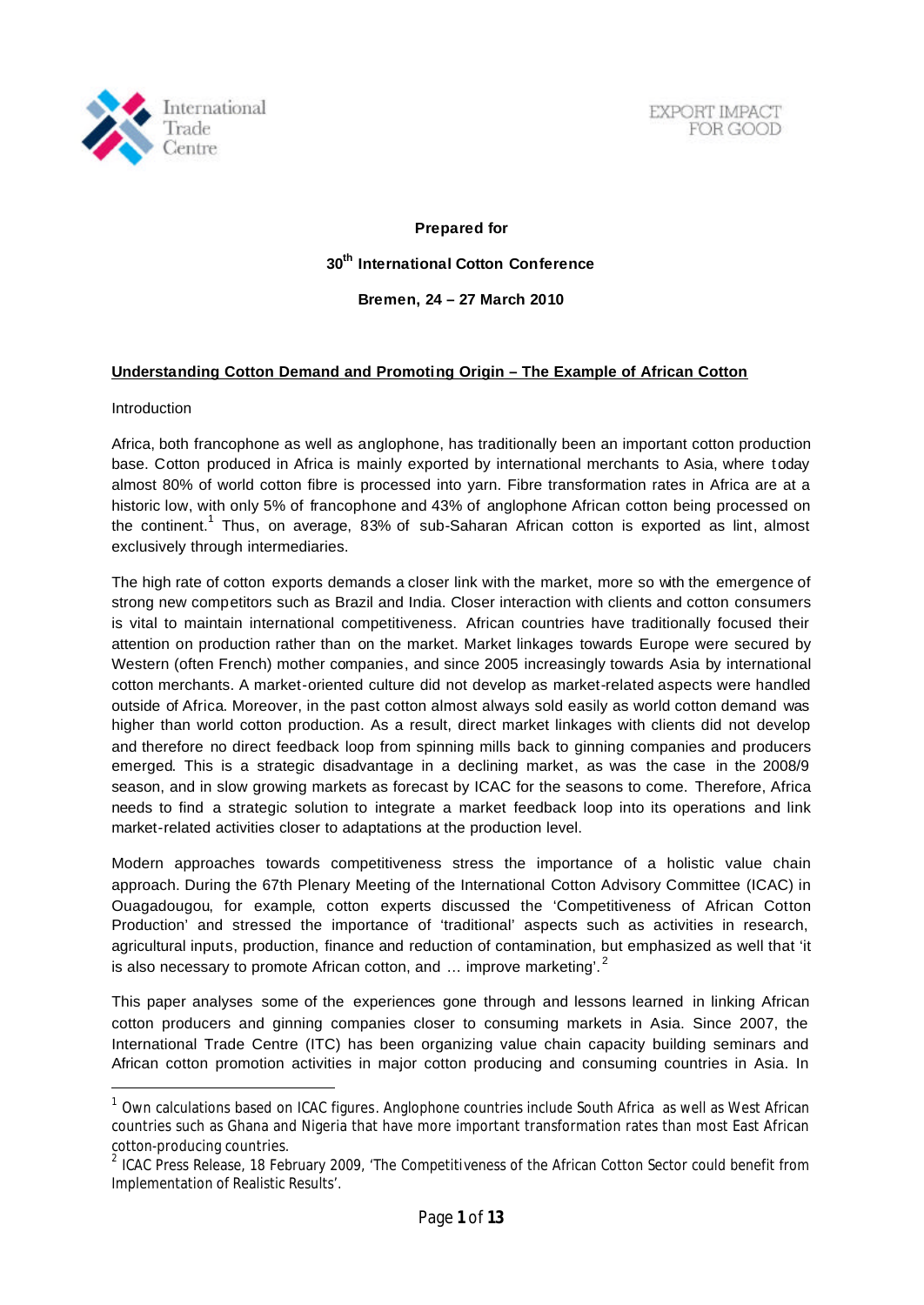cotton producing countries seminars and on-the-job training were organized in the People's Republic of China (in 2006, 2007 and 2009), India (2006 and 2007) and Turkey (2008 and 2009) to understand their cotton philosophy, success factors and how the cotton value chain is actively managed. China and Turkey are also important cotton importing countries. Cotton value addition seminars and promotion activities were also organized in Bangladesh and Thailand in 2009 to help participants get a better understanding of the market and the quality requirements of clients.

The following sections analyse cotton marketing, including promotion of African cotton in Asian markets. Section 2 describes the necessary and sufficient conditions that need to be in place so that marketing of African cotton can achieve sustainable results. Section 3 looks at the 'four Ps' of (cotton) marketing, incorporating some of the experiences from Asian markets. Section 4 describes possible initiatives that could be undertaken to enhance Africa's cotton visibility in Asian markets. Section 5 concludes the paper.

## **2. Necessary and sufficient conditions for cotton marketing**

Competitiveness starts from the market. A clear understanding of the entire value chain and the market as well as the client and the client's client is necessary to become competitive. This is very obvious with regard to consumer goods such as garments. Without a clear understanding of fashion trends and market/buyer requirements, a clothing manufacturer will not be successful in world markets. This, in principle, is no different for a commodity such as cotton. For example, American farmers and cooperatives and more recently also their counterparts in Brazil and India have organized market familiarization missions to cotton-consuming countries in Asia to learn what their clients expect from them but also to promote their cotton. However, African cotton companies, independent ginners and producers (i.e. cotton stakeholders) have hardly ever had this opportunity. As a result, they have no clear understanding of the entire value chain nor the immediate market where their cotton is being sold. Direct contacts with the immediate consumers of their cotton, i.e. spinning mills, have been rare, and direct feedback on quality and buyer requirements was sporadic and often 'filtered' by intermediaries. If feedback or training was given it was provided to the sales directors of ginning companies only and did not filter down to the producer level, thus depriving sector stakeholders of vital information for improving quality and customer services. Such a selective approach risks creating a dependency relationship, and could be seen as favouritism if vital information and knowledge are not passed on to all cotton stakeholders. As international competitiveness starts with understanding the market, a feedback loop needs to be introduced that links producers and ginning companies closer to the market.

The African Cotton Producers Association (AProCA) has understood this requirement and the need to react. AProCA assists its members to develop clearer ideas about marketing and the quality requirements demanded by the consumer. Even though most of the producers in Africa are illiterate, AProCA attempts to make farmers more commercially minded and enable them to think about marketing and all aspects of their crop once it leaves the farm.<sup>3</sup> The first step is understanding market behaviour and how other countries have managed the difficult world market situation. 'Producers need to know how cotton is selling at the international level and they must also know the consumers needs says François Traoré<sup>, 4</sup>, the President of AProCA.

Before cotton stakeholders can engage in a more proactive approach to marketing, the necessary condition – a full understanding of external issues i.e. the value-chain and world markets – needs to be met. In addition, cotton stakeholders need to find ways to translate gained information and knowledge into know-how that is applied at national and regional level (the sufficient condition). This is a step-by-step approach.

<sup>3</sup> Michael Bleby, *Financial Times*, Monday 1 June 2009, p. 10, 'African Farmers cotton on to marketing skills'.  $<sup>4</sup>$  Ibid.</sup>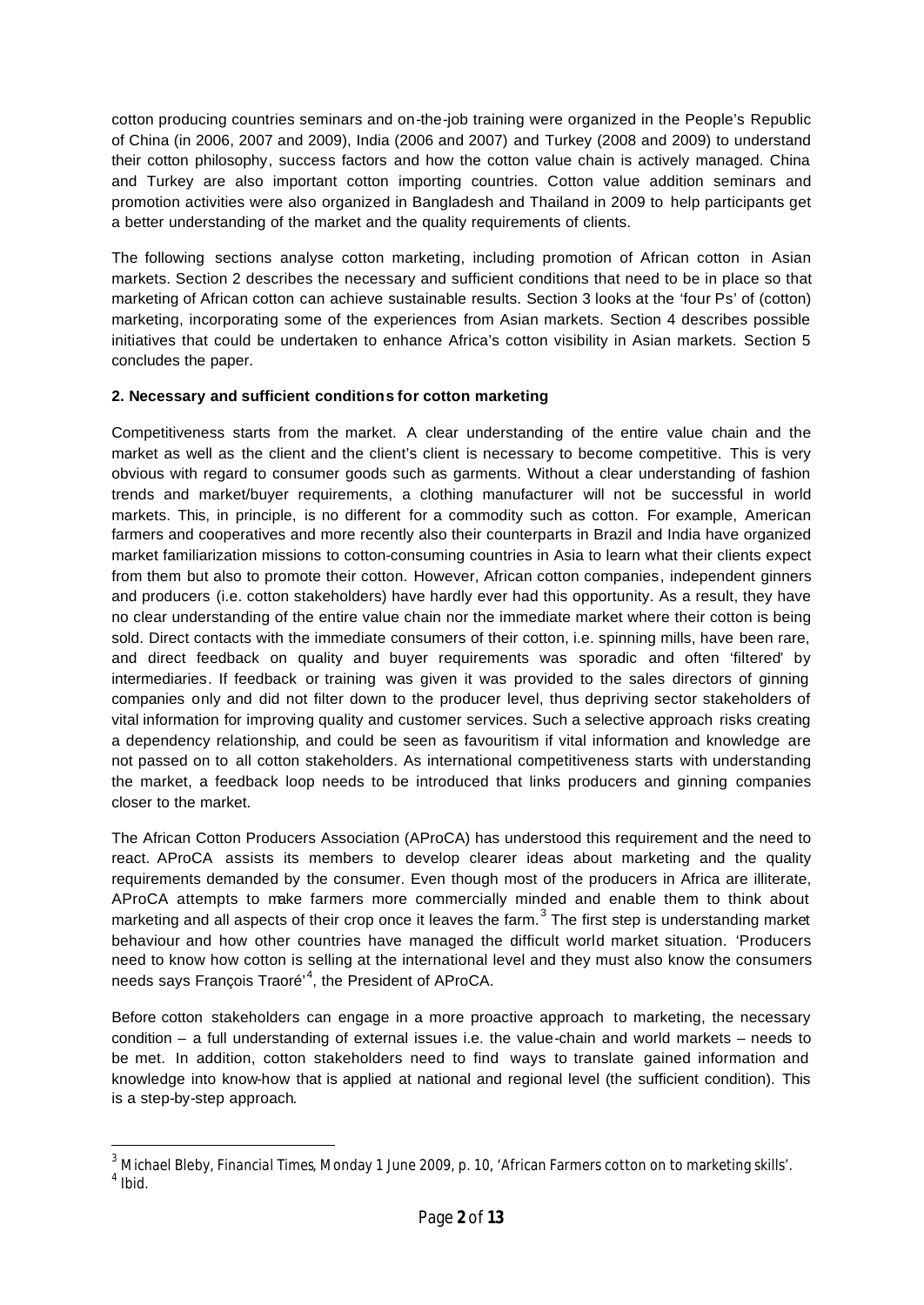*The first step is to understand the value chain and the various steps of value addition* until the cotton reaches the final consumer in the form of a cotton garment. This mainly includes the spinning process, but should extend towards the fabric-making process, the clothing manufacturing stage and the end consumers' fibre preferences.

Understanding the value chain also includes an in-depth understanding of common trading practices and their advantages and disadvantages. These include:

- Cotton trading rules in general and as applied in the destination markets, including contractual terms, arbitration rules, paperwork and documentation;
- Logistics and transportation issues, including bills of lading and electronic paperwork;
- Cotton controlling, including underlying rules and regulations;
- The role of banks and forms of payments such as letters of credit;
- Warehouse receipt systems;
- Insurance requirements;
- Risk management.

*The second step is to understand the specific market and buyer (client) requirements* at each stage of the value chain. At each stage a processed cotton product finds a new buyer with a particular requirement. These requirements, while different, have their origin in the quality and type of cotton garment demanded by the end-consumer. Depending on the garment, specific processes need to be applied during the various textile and clothing manufacturing stages of the value chain. In addition, for each product and corresponding processing technology different types of fibres and fibre qualities are required. To offer the required fibre quality and related services to clients, cotton producers would thus need to understand these quality requirements.

Understanding buyer requirements thus refers on the one hand to product quality requirements related to the fibre and its cleanness. On the other hand it refers to tailor-made solutions and business practices according to the specific needs and wishes of cotton-consuming spinning mills. In that respect cotton trading and marketing becomes a service-intensive industry.

The first and second steps (the necessary condition) will give cotton stakeholders a good basic knowledge and overview of the value chain and market requirements. It would defeat the purpose if all stakeholders became experts in all aspects. However, a good understanding of the major issues is necessary to address production-related aspects in Africa, such as contamination.

*During the third step value chain and market knowledge is applied at the national and regional level* to build capacity to respond to market and buyer requirements. This includes the following activities:

- Translating market knowledge and quality requirement insights into practical application at the production (i.e. ginning and farming) stage.
- Maintaining these applications on a large scale with thousands of small-scale farmers.
- Building the capacity of multiplier organizations in the form of national and regional producers and ginning associations.

One immediate example is that of the high contamination levels found in some African origins. In order to tackle this problem at each stage of the value chain, the market consequences need to be understood. Once this is done, a sector-wide approach can be applied at home to tackle the problem. Ideally, a close relationship should be kept with the market, including the involvement of clients in solving the problem in the country. Contamination is, to a large extent, a problem at the farm and also gin level. The damage, however, is accumulated in a snowball effect at each processing step. Generally, neither producers nor gin operators had the opportunity to interact with spinning mills or with fabric and garment manufacturers to understand how a small piece of white polypropylene, for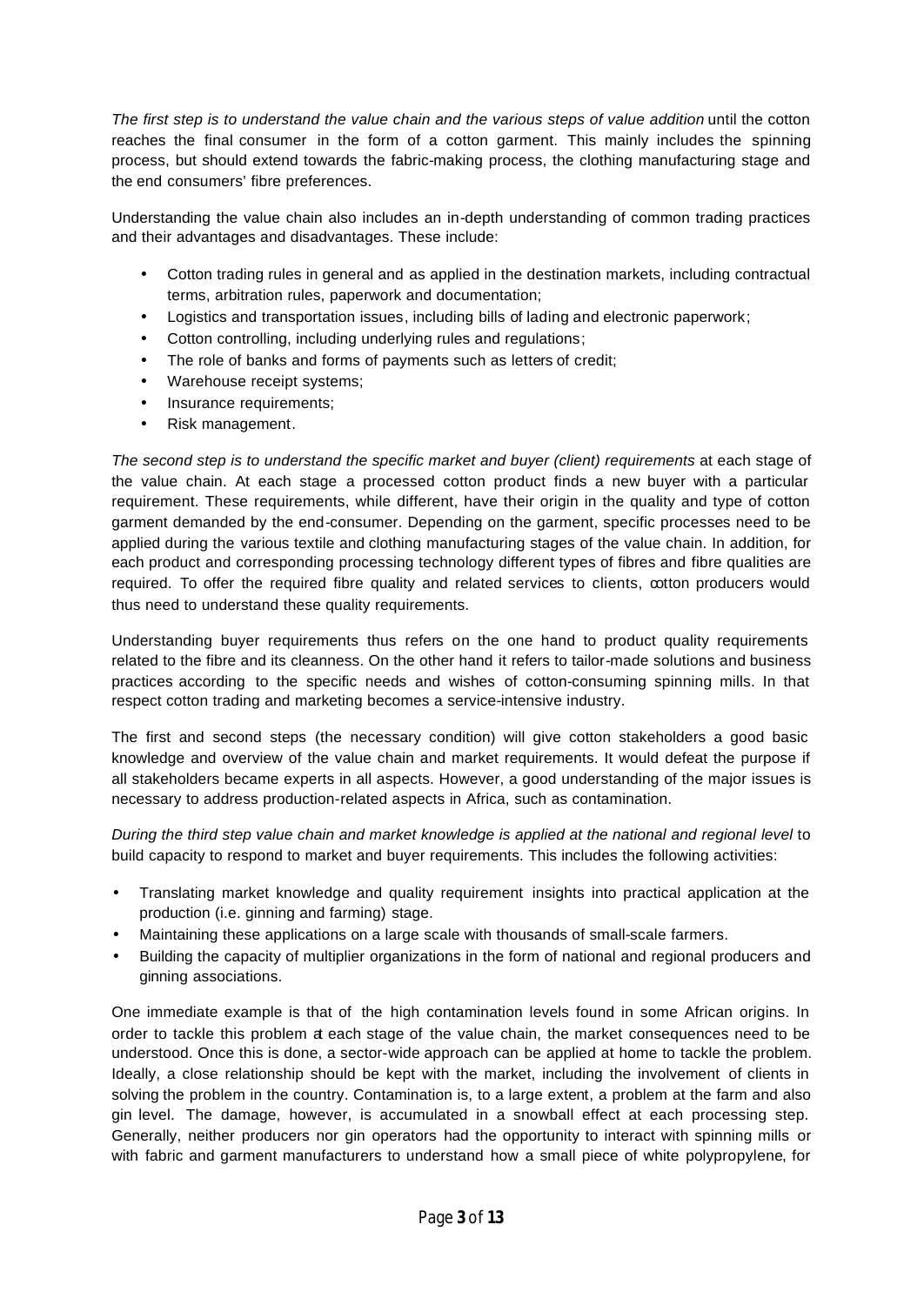instance, could lead to damage worth several million United States dollars.<sup>5</sup> Such an understanding, however, is vital in order to tackle the problem in the long run. Additional measures such as price premiums for clean cotton (sufficient condition) would act as a catalyst to turn the knowledge about cotton contamination effects (necessary condition) into practical results.

## **3. Cotton marketing and promotion of African origin**

Once the necessary and sufficient conditions are in place, African cotton producers will be able to more directly engage in marketing or selling cotton. Demand at the farm level is ultimately the sum of domestic and foreign consumers' demand for cotton products in the retail market. Thus, general marketing principles of product, price, place and promotion also apply to cotton and the cotton industry, although possibly to a lesser extent. Managing the mix of marketing's 'four Ps' to optimize income and livelihood is therefore an important undertaking.

As cotton is a more or less homogeneous good (a commodity), marketing possibilities are limited. Cotton marketing is nevertheless a complex operation that includes buying, selling and reselling of cotton from the time the cotton is ginned until it reaches the textile mill.<sup>6</sup> Among the four Ps, price policy is the most effective and widely applied for marketing of cotton. However, place (distribution policy) and promotional activities are increasing in importance as client-oriented solutions are needed to satisfy more and more demanding clients who expect tailor-made solutions for their specialized spinning operations.

Analysing the four Ps of marketing with regard to African cotton reveals potential for African stakeholders to play a more active role in the market as follows:

**Product.** The product has always been the focus when it comes to cotton marketing. Cotton, like any other product, needs to satisfy the wants and needs demanded by a consumer, i.e. a spinning mill. Satisfying the demand of the consumer means producing a product for the market rather than just producing a product and then looking for a customer. This also applies increasingly to a commodity such as cotton. African competitors in the United States, Australia or Brazil, for example, are actively developing new varieties that help clients to find new applications and solutions using cotton. Until now, African producers and ginners have not developed direct relationships including a direct feedback loop with existing clients or potential new clients.

The marketing component of cotton production usually begins with the product, i.e. lint quality. Several quality factors can have a significant impact on the price paid. The quality factors determine the grade. The components of cotton grade determinants include leaf grade, fibre length, uniformity, strength, micronnaire, trash and colour.<sup>7</sup> In addition, 'clean' (non-contaminated) cotton can get price premiums while discounts may be applied to highly contaminated cotton. Thus the higher the grade and the lower the contamination the higher the possible price premiums. The lower the grade and the more contaminated the cotton the higher the price discounts will be.

At the national level, the fibre characteristics of African cotton are relatively homogenous because growing conditions are similar and the number of varieties is low. However, bale variability is much higher in Africa than in most competitor countries, because the cotton from various farmers is often

6 'Cotton: From Field to Fabric', found at Cotton Counts,

 $^{\rm 5}$  For example, in discussions with Bangladeshi textile and clothing manufacturers, cotton stakeholders learned about real business cases in which a major United States retailer rejected a full shipment of garments because some garments had dying defects. Stakeholders thus could understand how a small contaminant could lead to millions of dollars of rejects at the retail level, affecting each processing step in a snowball effect.

www.cotton.org/pubs/cottoncounts/fieldtofabric/classing.cfm.<br><sup>7</sup> J. L. Dumler and S. D. Dungen, *Cotton marketing bosise Kanses* (

T.J. Dumler and S.R. Duncan, *Cotton marketing basics*, Kansas State University

www.agmanager.info/marketing/publications/marketing/cotton\_marketing\_basics.pdf.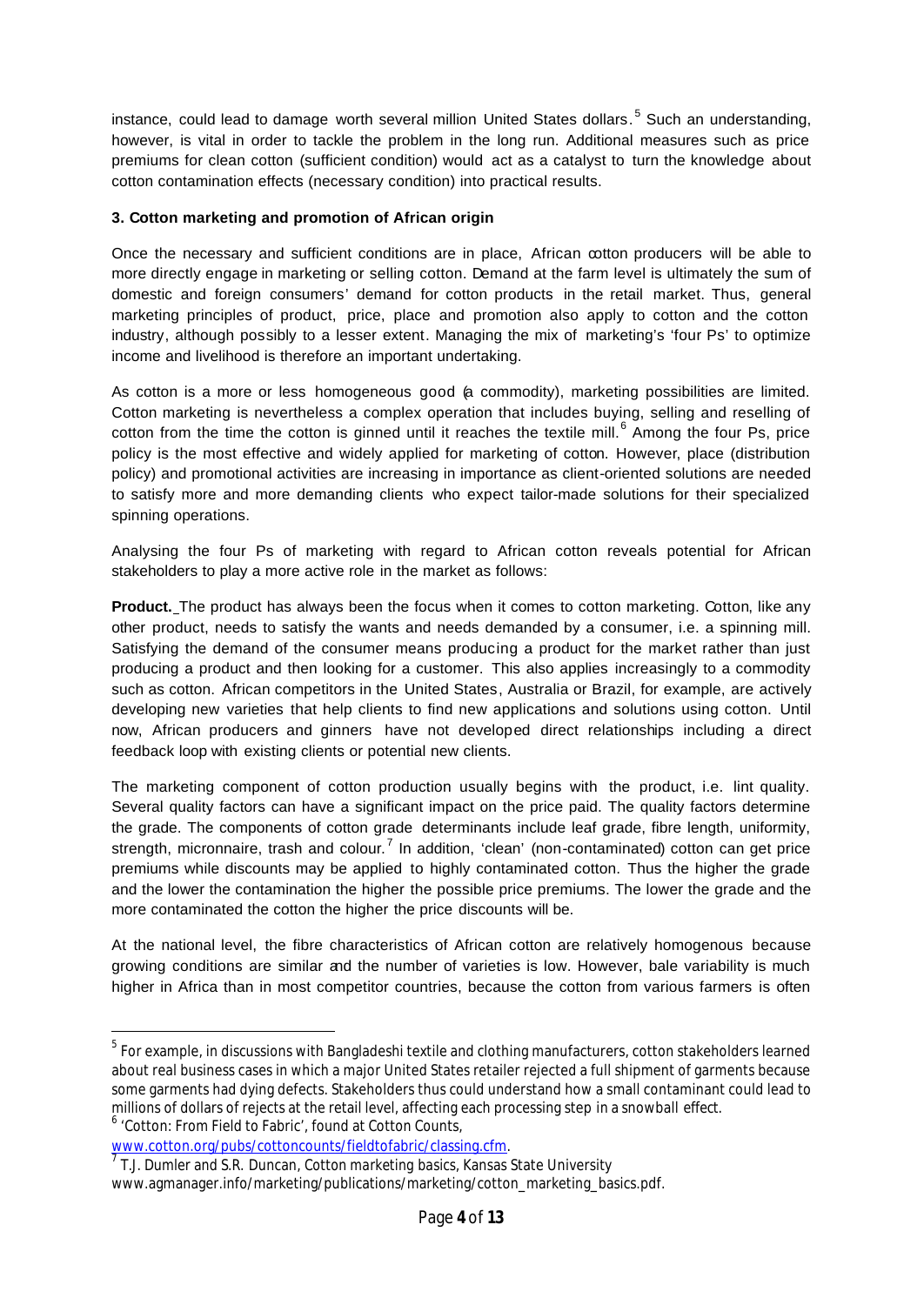mixed into a single bale. <sup>8</sup> This is one of the reasons why African cotton is penalized on world markets. More importantly, however, is the fact that high quality lint that is not reliably classified (including through HVI instrument testing) will not earn the premium that it otherwise would.<sup>9</sup>

**Price.** Individual cotton producers are price takers without any possibility of influencing the price. As with any commodity, world market prices are determined by world supply and demand. These market forces are channelled through and meet at commodity exchanges where world market prices are determined for a standard product with predetermined quality requirements.

World market prices are highly volatile and expose suppliers as well as consumers to large price risks. A marketing plan, therefore, is often a price contingency plan of actions that the producers will take in various possible, but ultimately uncertain, future situations in the market.<sup>10</sup> A traditional marketing plan offers growers and spinning mill customers alike a choice of contracts that include a variety of price and delivery alternatives. In essence, it is an insurance programme for a cotton company, combining elements such as forward contracting, selling at harvest, marketing pools and use of bonded warehouses. This enables each party to manage its market exposure.

Differentials in quality will be reflected in price changes; with improved product quality, premiums can be achieved that increase the price. For small-scale farmers this needs to be done collectively as otherwise the quantity will be insignificant. The development of a quality image or even label could also increase the possibility of achieving premiums. Probably the most important aspect for African cotton in that respect is to reduce contamination as price premiums could be achieved with cleaner cotton. For premiums to be sustainable, the price policy needs to be well communicated to spinning mills, which will entail the need to closely cooperate with international cotton merchants.

Since basic fibre parameters in Africa are very similar, price differentials between different African origins mainly reflect the level of contamination.<sup>11</sup> According to the World Bank, concentrated sectors such as Zambia and Zimbabwe as well as Cameroon received substantial premiums in the past. On the other hand, liberalized sectors in the United Republic of Tanzania and Mozambique had to live with deductions due to high contamination levels.<sup>12</sup>

**Place.** Distribution policy appears relatively unimportant as cotton is a very storable commodity and transport is relatively inexpensive. However, as Asian spinning companies buy C&F ('cost and freight') or CIF ('cost, insurance and freight') to Asian ports, African ginning companies, who used to sell FOB ('free on board'), need to bridge the gap. Cotton of African origin has traditionally been distributed through international merchants that buy from the ginnery and find spinning mills in Asia that use the cotton. This takes place without the involvement or knowledge of cotton producers and ginning companies.

Distribution policy is therefore not being created directly by African cotton stakeholders. International merchants offer a mix of different origins to spinners to cater to the specific requirements of the client. This mix usually follows the product quality requirements (grade and contamination level) of the client but does not take account of origins if not specifically requested. As international merchants are pure service providers, catering to the needs of spinning mills, their applied distribution policy does not necessarily cater to the needs of specific origins. There is, thus, no specific distribution policy in place

<sup>8</sup> David Tschirley, Colin Poulton, Patrick Labaste( editors), *Organization and Performance of Cotton Sectors in Africa: Learning from Reform Experience*, The World Bank, Washington D.C., 2009, p. 83. 9

Ibid.

<sup>&</sup>lt;sup>10</sup> J.R.C. Robinson, Department of Agricultural Economics, Texas A&M University, website at http://agecon2.tamu.edu/people/faculty/robinson-john/

David Tschirley et al, op cit, p. 84.

<sup>&</sup>lt;sup>12</sup> Zambia received + 4 cents/lb, Zimbabwe + 3 cents/lb and Cameroon + 2 cents/lb in the 2006/7 season, while Mozambique and the United Republic of Tanzania received deductions of 2 cents/lb each for their cotton. Ibid pp 85–9.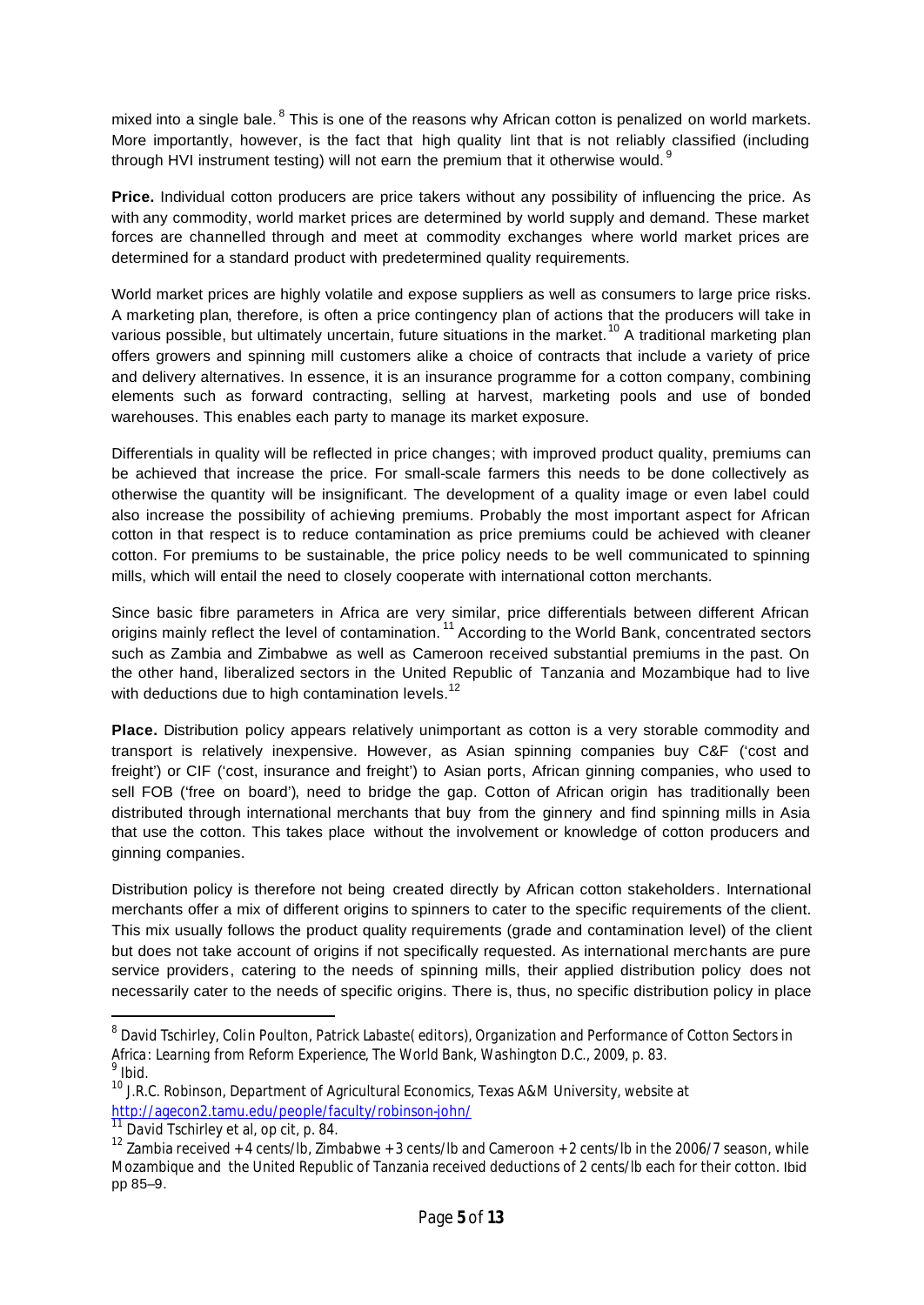for African cotton.<sup>13</sup> Thus, if African cotton producers would like to promote their cotton more actively they will also need to take over more responsibilities and introduce flexibilities with regard to the distribution policy required by clients in the market. More services would need to be offered to spinning mills, starting with an offer that fulfils expectations on C&F or CIF delivery.

**Promotion.** Being a commodity, promotion activities for cotton are somewhat limited, as promotional efforts have been most successful for products with brand recognition. For that reason a large part of ongoing promotional activities focus on cotton as a fibre against other competing fibres (mainly polyester and other artificial fibres). But this does not favour one origin over another and attracts freeriders that benefit fom activities promoting cotton as a whole. African cotton has mainly benefited from promotional activities undertaken by other cotton-producing countries, most notably the United **States** 

While promotional activities for a commodity such as cotton are less effective than those for consumer goods such as clothing, promotional activities nevertheless have a potential impact on cotton sales in destination markets. Some major producing countries, such as the United States, Australia, and Brazil, have managed to create a quality image and brand recognition in the market that helps to cash in premiums over other cotton. Indian cotton, which had a notoriously bad reputation only a few years ago, has been improving its cotton quality through large investments in upgrading ginning capacities and quality improvement measures undertaken under the leadership of the Ministry of Textiles. In addition, India has been able to successfully communicate these improvements and reverse its image among clients.

Many Asian spinning mills associate cotton from the United States or Australia, for example, with very clean and thus non-contaminated cotton, and are willing to pay a higher price (premium). While both countries work with very sophisticated classing and grading systems at bale level, the United States also follows resource-intensive promotional campaigns to cement its positive brand image in the market.

In contrast, African cotton is not promoted in major cotton-consuming markets. In fact, the successful promotional activities of other cotton origins, combined with an existing negative reputation due to issues of contamination as well as stickiness (in the past) in some African countries, has created a negative image of African cotton among many spinning mills. While this image might not necessarily reflect the status quo of African cotton and is an undifferentiated generalization of the situation, it has created a 'brand-recognition' of African cotton that is unfavourable.<sup>14</sup> In order to reverse this, promotional activities in the market are vital to communicate the efforts undertaken and results achieved to reduce contamination and enhance quality in Africa. Such efforts need to involve African stakeholders, but also international merchants.

International cotton merchants follow a marketing policy that links cotton producers with spinning mills worldwide. Their aim is to develop and maintain long-term relationships with reliable quality-focused spinning mills by supplying premium cottons, on time, and in accordance with the customers' needs. However, the origin of cotton does not play an important role in this equation. Other aspects such as quality parameters, availability or government support play a more important role in their marketing strategies. International merchants thus promote their services and knowledge of cotton-producing regions and their ability to deliver the right mix to individual spinners rather than promoting a specific origin, let alone African cotton. However, given the very tight financial situation of many African cotton

 $^{\rm 13}$  Exceptions can be found in cases where merchants also operate ginning factories, which is the case in several African countries.

<sup>&</sup>lt;sup>14</sup> In fact, some African origins, such as Zambia and Zimbabwe, receive premiums for their clean cotton from knowledgeable spinning companies with experience in using this specific cotton. Overall, however, this does not change the generalized view of many spinners in Asia, who regard African cotton as one single origin with high contamination levels.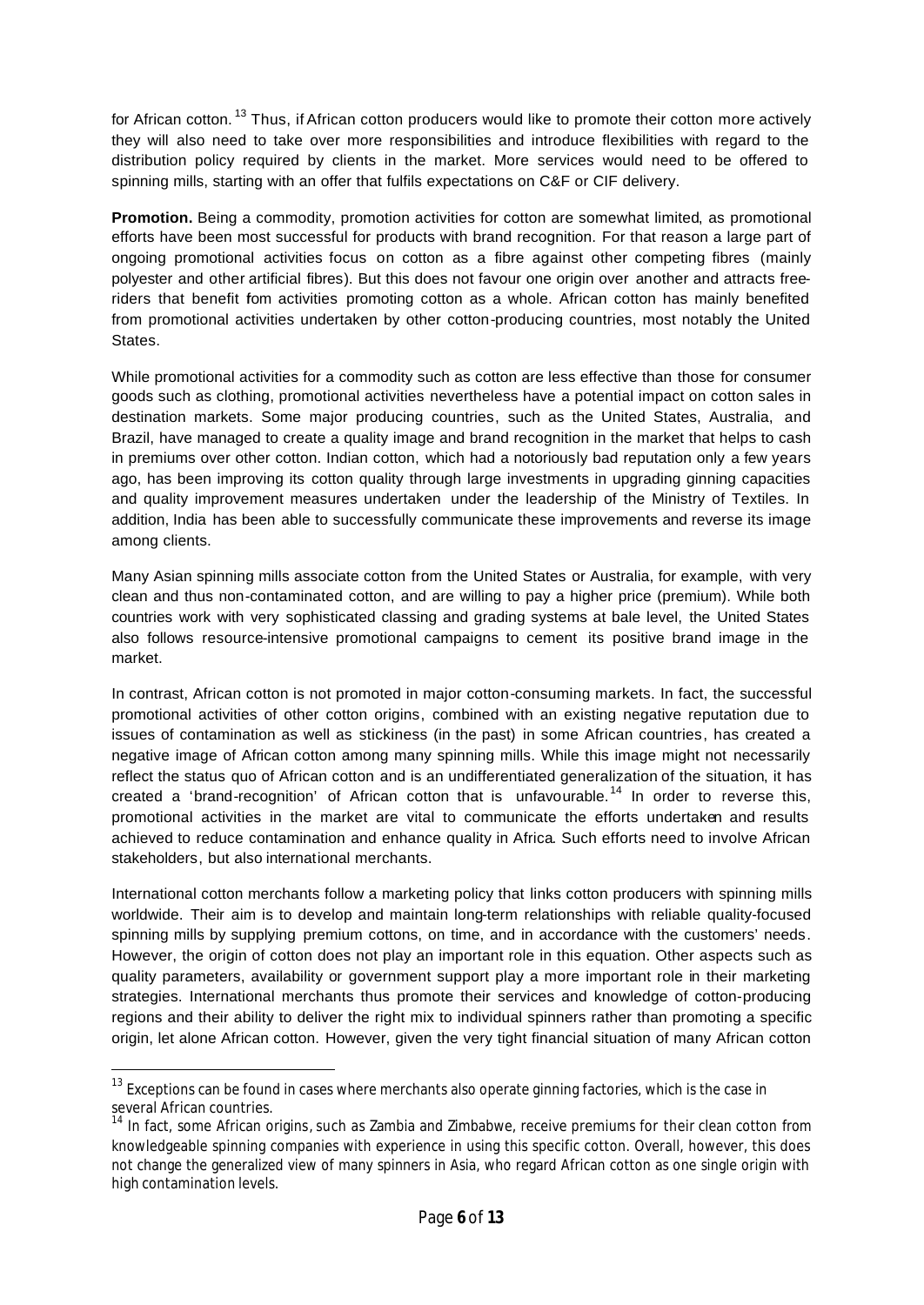companies and individual ginners, international merchants will have to play a more important role in promoting African cotton.

To the four Ps of marketing one could add a fifth, namely **people** – in the African context the building of capacity among all cotton stakeholders is an important prerequisite in order to achieve long-lasting sustainable results.

#### **4. Initiatives to enhance Africa's visibility in Asian markets**

The following is a non-exhaustive list of possible initiatives to market and promote African cotton more effectively in Asian markets and to establish closer, sustainable linkages with clients, i.e. to fulfil the necessary and sufficient conditions to start cotton marketing and apply some of the marketing tools.

**Capitalizing on the training and marketing activities.** Following the 'typology of African cotton sectors' introduced by Colin Poulton and the World Bank, in Africa one could distinguish between two market-based cotton systems, namely competitive and concentrated systems, as well as between three regulated systems: national monopoly, local monopolies (concession system) and hybrid systems (most notably in Benin and Uganda). <sup>15</sup> Capitalizing on the value chain capacity building and export marketing activities organized by ITC, market-based competitive sectors and most notably the United Republic of Tanzania have been performing much better than regulated **[= concentrated?]** sectors with national or local monopolies. The entrepreneurial spirit of individual and independent ginners (combined with the pressure applied by the local CRDB Bank to explore new business models) led to independent follow-up activities in Thailand, Bangladesh and Turkey. Tanzanian cotton was sold in direct marketing activities from independent ginners to spinning factories in both Bangladesh and Thailand. Feedback from Thailand on the quality of the cotton received was very good. Individual score card assessments by the buying spinner resulted in above average scoring for the Tanzanian cotton in almost all categories, except for contamination, which was slightly below average but still acceptable.<sup>16</sup> Moreover, in Turkey, the Tanzania Cotton Board and other textile and clothing stakeholders are actively engaging with the private sector in Turkey to establish lasting cotton development and textile investment activities.

Hybrid systems (Uganda and Benin) showed good follow-up initiatives although they have not yet led to concrete individual marketing activities in the market. However, the lessons learned during training and the information gathered in the markets were actively applied in the countries. Sectors with national or local monopolies scored lower in the assessment, even though active follow-up activities were highly dependent on individual initiatives of participants. Mali and Senegal, for example, showed a very proactive approach with good results (according to individual feedback received from CMDT in Mali and Sodefitex in Senegal) while some other countries seemed to continue with business as usual. $17$ 

Table 1 gives an overview of the key indicators of cotton sector performance and expected performance by sector type, including for cotton export marketing, as introduced by the World Bank.<sup>18</sup>

 $15$  David Tschirley et al, op cit, p. 55

<sup>&</sup>lt;sup>16</sup> This is an interesting outcome as Tanzanian cotton is generally regarded as one of the most polluted cottons according to David Tschirley et al, pp. 83–9.

<sup>&</sup>lt;sup>17</sup> These assessments are made by the author based on feedback received from participants and on his own judgements. They are thus subjective and not based on scientific evaluations. Moreover, the results of capacity building activities and training of trade support institutions are difficult to measure and can be judged only over a long-term period.

<sup>&</sup>lt;sup>18</sup> This is an amended version of the table shown on page 15 of David Tschirley et al. The first process indicator of export marketing was added to the existing table based on the author's own experience in working with African sectors on trade capacity building and export marketing activities.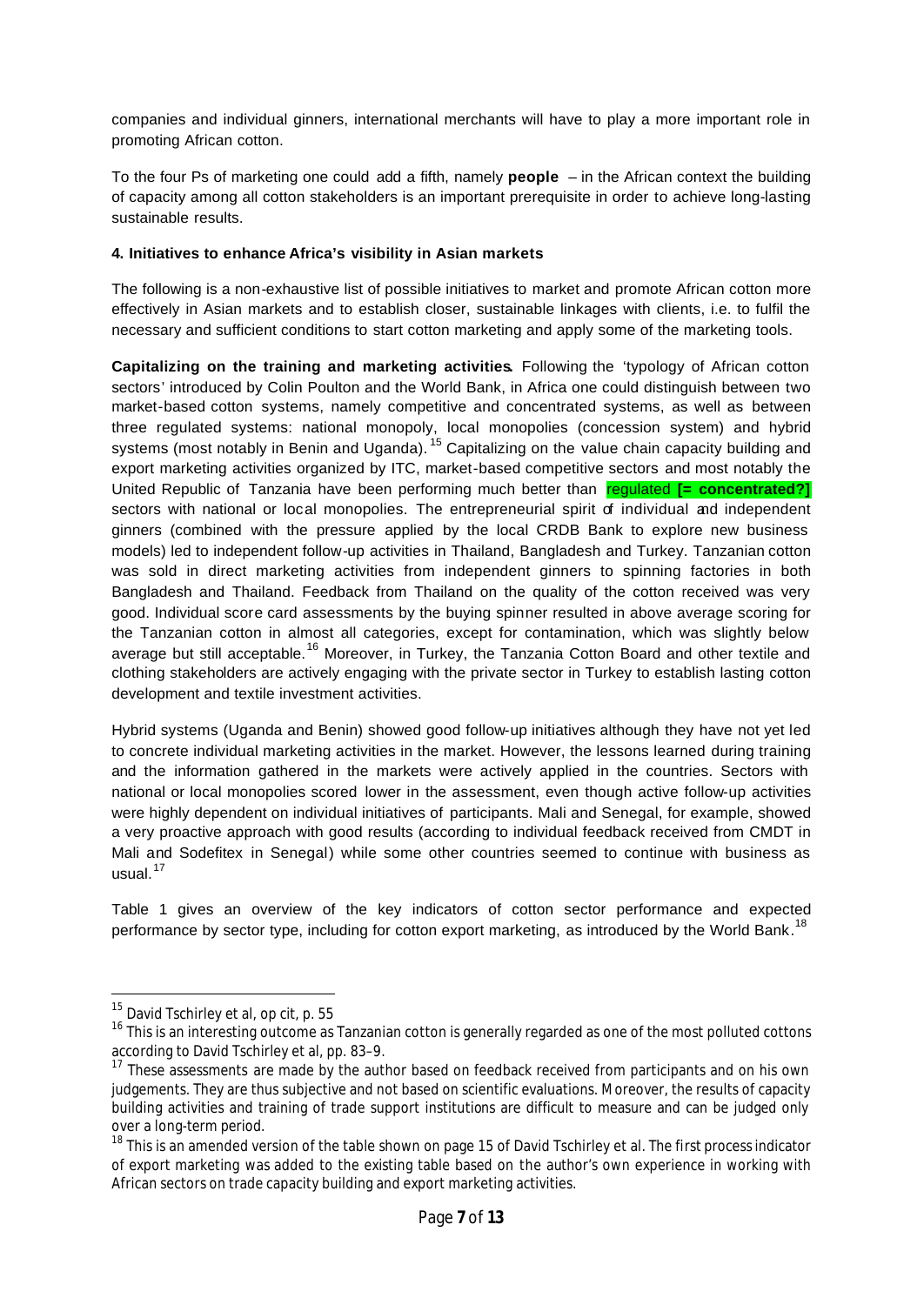**Addressing contamination and communicating success.** Problems with cotton contamination are evident but generalized, and overall African cotton is labelled as contaminated. While there is still some way to go for African cotton, some success has been achieved at the national level and also at the regional level. Serious efforts are being undertaken but are ineffectively communicated in the market.

The African Cotton Association (ACA) is addressing the issue of contamination and is developing a common approach and fibre quality standard at the regional level.<sup>19</sup> That will help to overcome Africa's reputation of delivering highly contaminated cotton. ITC is helping ACA by providing the market perspective and engaging interested spinning mills and cotton stakeholders from major Asian consuming countries in the process. With reduced contamination levels, price premiums are achievable in the future. To achieve this, however, sustainable success need to be communicated and spinning mills convinced that clean cotton will be delivered every time.

Moreover, under the European Community All ACP Agricultural Commodity Programme, the Common Fund for Commodities, with support from the World Bank, is initiating a programme for clean cotton in three pilot countries in West Africa, targeting the farm and gin level.

In East and Southern Africa, ITC is planning to assist progressive ginners from Uganda and the United Republic of Tanzania to tackle the contamination issue by involving Asian spinners and thus potential clients in the efforts.

**Revising an unfavourable African image in the market.** Although production methods and cotton quality are not homogenous in Africa, and certain African countries receive price premiums in certain markets, African cotton overall suffers from a negative image of being highly contaminated cotton. This reputation is widespread and could be found in all markets visited. Only a few spinners that deal with specific origins know about the quality and price differentials for certain African cotton. But overall, among the majority of Asian spinning companies, African cotton is associated with high contamination and subsequent low prices.

In order to overcome this negative image, African cotton stakeholders will need to engage in a more aggressive and long-term image-building campaign in destination markets. Such a campaign needs to target the general image of Africa in Asia, namely that of an underdeveloped and backward continent, as well as the negative image of highly contaminated cotton originating from Africa.<sup>20</sup>

Notwithstanding the existing overall negative image, the development situation in each African country is different and so is the situation in the cotton sector. While image building for an African label needs to be longterm and should benefit all African countries, more short- to medium-term marketing efforts could target specific country origins. This needs to take into consideration the present status of each cotton-producing African country and their individual need to promote their cotton in destination markets. Experiences gone through and lessons learned by individual African countries could then be shared and utilized for a common regional or multi-country approach.

In addition, the promotion of African cotton in destination markets to improve the unfavourable perception of African cotton could be done, for example, through the following means:<sup>21</sup>

Regular participation in international cotton conferences such as the China International Cotton Conference. A regular presence will sharpen the consumer's perception of African

<sup>&</sup>lt;sup>1919</sup> ACA held the second 'Journée de Qualité' in Cotonou, Benin 14-16 January 2010, specifically addressing contamination issues.

<sup>&</sup>lt;sup>20</sup> In some markets African cotton was also associated with high sugar content (stickiness) because in the past some spinners had problems with a few African origins.

 $^{21}$  These suggestions were made during ITC-facilitated activities in various Asian markets.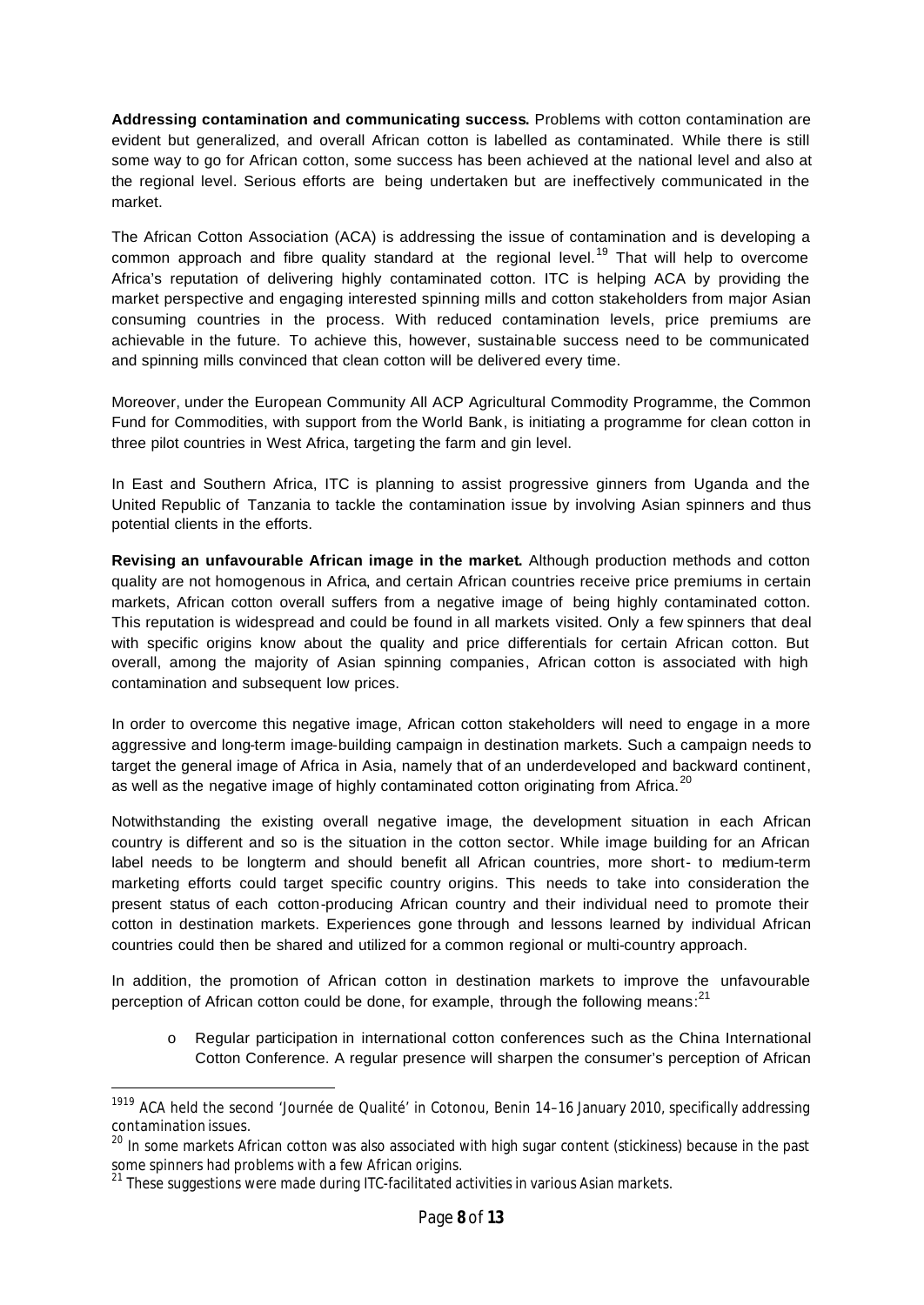cotton. Moreover, during such conferences many domestic **[i.e. African?]** spinning mills will be present and could be approached to communicate the positive characteristics of African cotton and the efforts undertaken to tackle issues such as contamination.

- o Development and distribution of tailor-made promotional material to convince Asian spinners of African cotton quality and the efforts being undertaken to reduce contamination. In many countries spinners made reference to the promotional efforts undertaken by United States cotton and the useful communication material, such as buying guides, distributed.
- o Strengthening the cooperation with cotton associations and cotton textile associations in many producing and consuming countries. A closer cooperation with, for example, the China Cotton Association and the China Cotton Textile Association, the Bangladesh Textile Mills Association, the Thai Textile Manufacturers Association, or national associations of ginners and farmers on all aspects of the value chain, including cotton trading and marketing, would be very beneficial.
- o Combining promotional and educational efforts about cotton as a natural product with positive sustainable effects for the environment with educational efforts on the importance of cotton for Africa's development and the contribution it can make to achieving the Millennium Development Goals, including its contribution to poverty reduction and a sustainable environment.

**Increase tansparency in farm inputs and seed cotton price determinations.** One important aspect of closer links with other cotton-producing regions is that of increasing the knowledge of how agricultural cotton inputs are calculated and managed and how seed cotton prices are determined. This is especially important in liberalized cotton sectors, where farmers and farmer representatives have no insights into the real costs of the ginning sector and where ginneries compete against each other. Transparency in ginning cost structures and farm inputs (in the case where ginners distribute seeds, fertilizers, insecticides and pesticides and operate extension services) is vital to determine accurate seed cotton prices and to build a fruitful relationship of trust and mutual recognition and cooperation. Knowledge leads to transparency, and with a transparent structure trust will be built, which is an important prerequisite for tackling sector-wide issues such as contamination that need the involvement and full support of all sector stakeholders.

**Closer involvement of local banks**. As a result of the financial and economic crisis as well as the sudden price hikes in the cotton sector in March 2008, banks' lending practices have become more cautious. Moreover, traders receive less trade finance from their banks and are not willing to buying forward anymore, which poses big problems for African cotton farmers and ginners. In many African countries cotton shipments are released only once a reputable international buyer has signed a contract and opened a letter of credit. Many local banks regard only strong international merchants as fully creditworthy. This, however, does not assist African cotton stakeholders to become equal partners in the international cotton business.

CRDB bank in the United Republic of Tanzania is actively engaged in understanding foreign markets, their requirements and how to help domestic ginning companies to find more advantageous markets overseas. The presence of a bank during negotiations with foreign clients makes a difference as financial and contractual concerns are immediately addressed. Moreover, CRDB bank also helps its clients to improve operations and follow internationally recognized standards and contract requirements as well as building an institutional support structure for the cotton industry.

**Closer cooperation with spinning mills.** While most Asian spinners visited buy on price and quality quotations, an increasing number are interested in developing closer and more direct relationships with cotton companies and independent ginners in Africa. More and more spinners are concerned with finding a steady and secure long-term supply to satisfy their increasing cotton needs. As a result, they are interested in investing in developing closer relationships with cotton companies and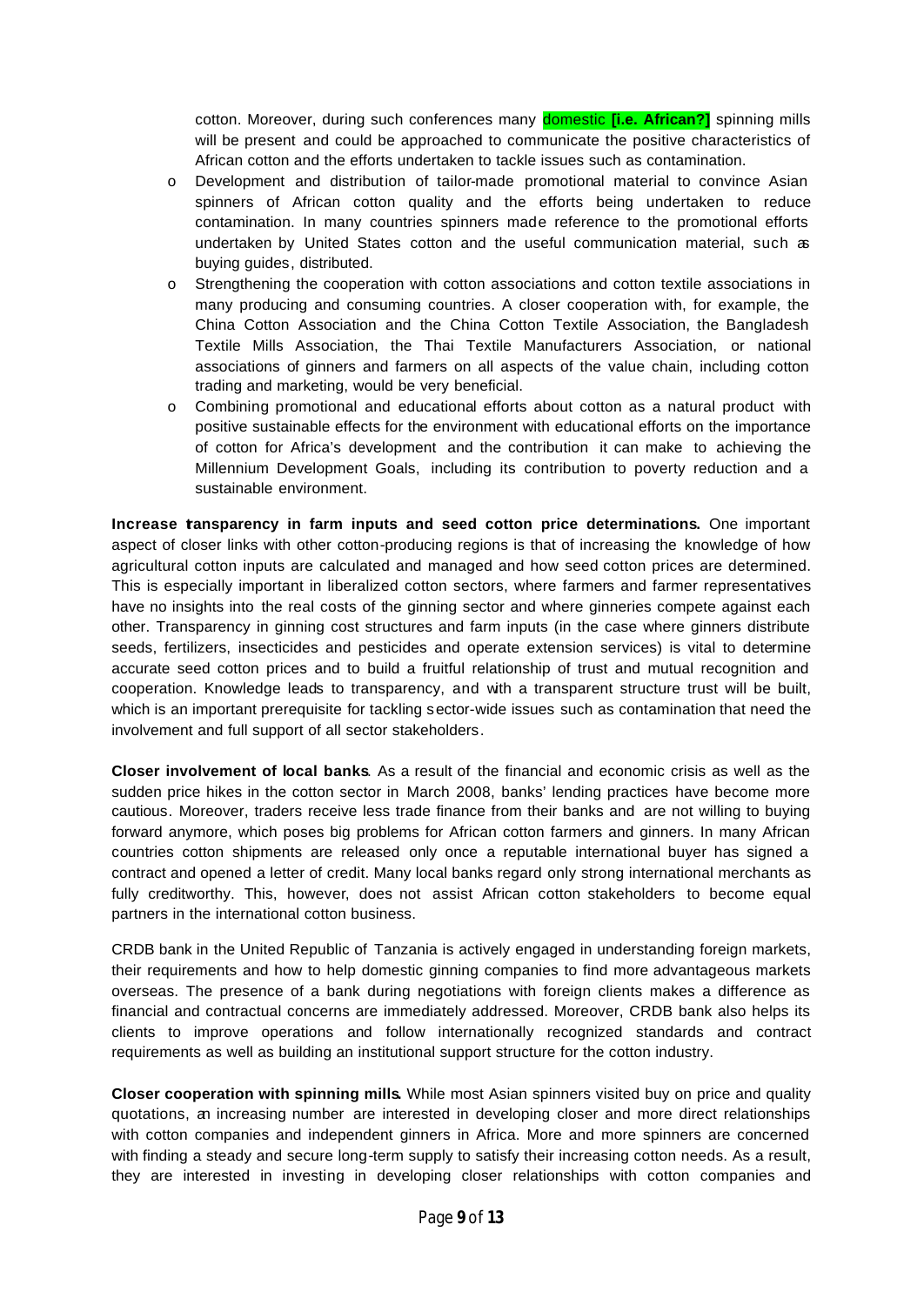independent ginners to secure supply of their specific quality requirements. This includes longer-term buying arrangements as well as provision of technical assistance to improve on cotton contamination at the gin level and to a certain level also at the farm level. For example spinning mills from Bangladesh, China and Thailand participated in the African Cotton Association's Second 'Journée de Qualité' of the in Cotonou, Benin, 14–16 January 2010 to get a better understanding of ACA's efforts to reduce contamination and to establish more direct contacts for long-term relationships.

**Developing closer cooperation and more equal relationships with international merchants** to market African cotton. Merchants have an important role to play as modern service providers to bridge the gap between the needs of spinning mills and the production on offer from Africa. Services include matching production with consumption, timing of purchases and sales according to clients' needs and requests, logistical arrangements, finance, risk management, buying and selling in different currencies, and assessment of the honesty and financial reliability of business partners.<sup>22</sup> Feedback received from African participants on ITC's training and capacity building activities in Asian markets reveals that in the past the relationship between international merchants and African cotton companies and independent ginners was not always one of equal partners. With more transparency and full availability of market and client information, and an established feedback loop on delivered cotton and the quality requirements of spinning mills, cotton companies, independent ginneries and farmer representatives can cooperate more effectively with merchants to deliver the quality the market demands. An equal relationship between merchants and cotton companies or ginners as well as producers is the basis for jointly elaborated promotional approaches. With improved quality, marketing and promotion efforts could be undertaken jointly in the market, benefitting African cotton and remunerating service provision by merchants. Each side would be able to focus on its comparative advantage more effectively, while undertaking its activities in full transparency. To achieve longlasting results, all partners need to work together and forego short-term profits to achieve long-term benefits.

In the meantime, some international merchants have (re-)started to invite sales managers of selected West African cotton companies to visit clients and spinning mills in Asia. While they have done so sporadically in the past this is a step in the right direction. From a development perspective, however, such market-related activities should not stop at the level of sales directors. They need to include various representatives of the African cotton value chain, including classers and farmer representatives so that the feedback loop reaches back to the production process. This would also increase transparency and thus eliminate potential favouritism.

**Provision of a more regular and continuous offer.** National production levels in Africa are relatively low compared to major world market competitors. As a result, cotton is on offer during the four or five months of the cotton season only, whereas spinning mills need delivery throughout the year. That makes national stakeholders vulnerable in price negotiations.

The need for a more consistent offer requires a closer regional cooperation within Africa. In East and Southern Africa, for example, the four countries of Mozambique, Zambia, Zimbabwe and Malawi (MoZaZiMa) will work closely together to tackle this issue and to cooperate along the entire value chain, from seed development to research into joint marketing and promotion of MoZaZiMa origin cotton. This initiative is still in its infancy, but the direction is right.

It is also important to use other available tools to increase market presence and expand the offer in the market. One important tool is that of bonded warehouse receipts in destination markets. The use of Free Trade Zone cotton warehouses in Mersin (Turkey) or Qingdao or Tianjin (China), for example, would be benefit African cotton presence in the market. With warehouse receipts, ginners (or

<sup>&</sup>lt;sup>22</sup> Some international merchants also operate ginning factories is selected countries and provide crop inputs such as fertilizer and funding to cotton farmers. See also *Cotton Exporter's Guide*, International Trade Centre, Geneva, 2007, pp. 169–74.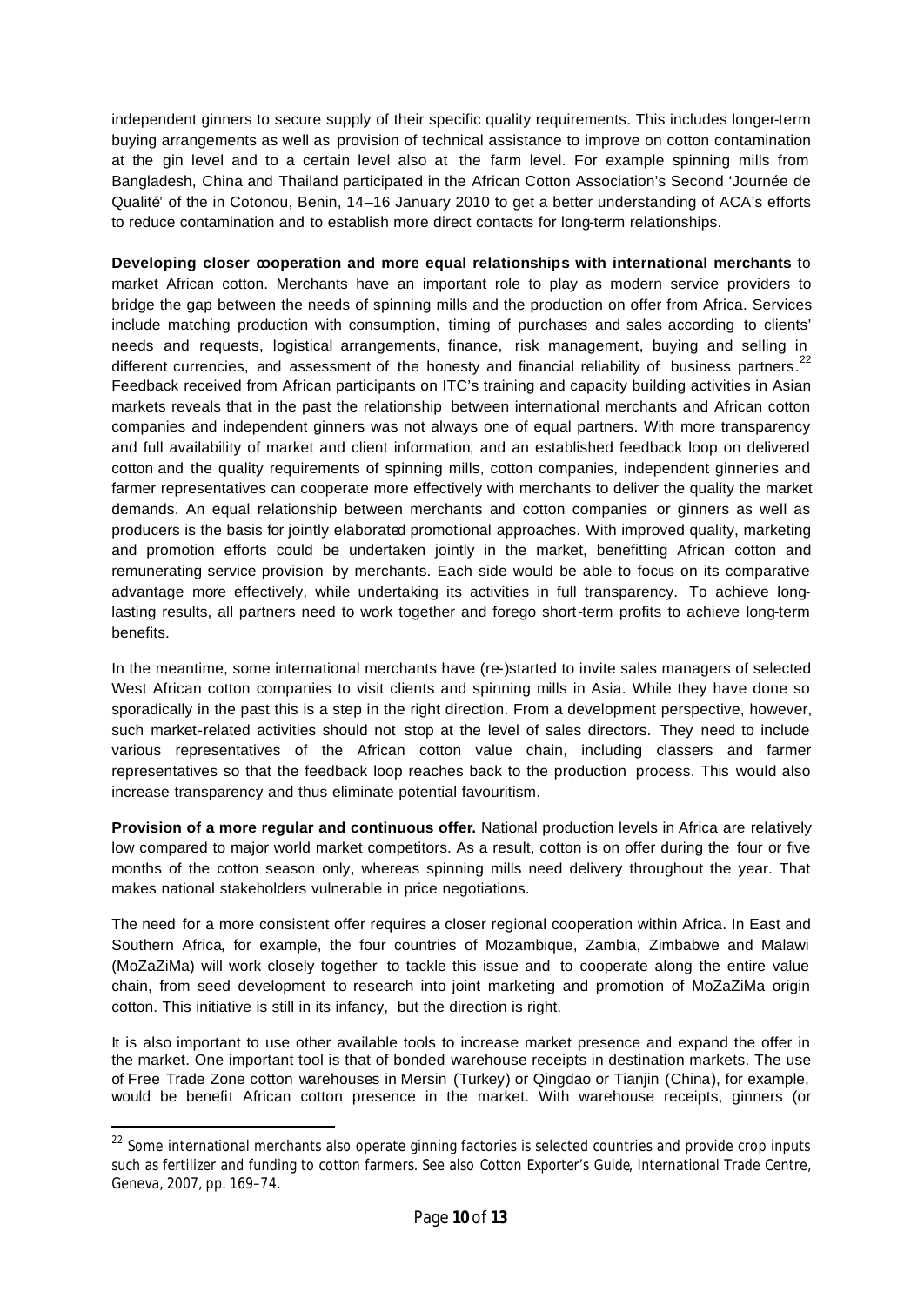merchants) would still receive their payment, while having cotton bales present in the market, deliverable at any time. To test this option, ginners could get together to send cotton bales on consignment from Africa to test the Turkish or Chinese market, or any other market, to promote African cotton and to secure a long-term offer in the market.

**Utilization of duty-free and quota-free access for African cotton.** The Indian government has officially announced quota-free and duty-free entry for African cotton to the Indian market. In addition, the Chinese Government has announced that it will provide duty-free and quota-free access to the Chinese market for products, including cotton, from African LDCs.<sup>23</sup> Details for China are not yet available, but the Ministry of Textiles in India has developed a brochure that explains the details of the unilateral decision.<sup>24</sup> However, information on how to utilize this facility is not yet widely known. Efforts are therefore needed to disseminate the information. In the case of China, additional diplomatic efforts will be needed to request more specific and practical details on the arrangements and how to actually make use of them. This could ideally be done in conjunction with market players, i.e. spinning companies in China as well as international merchants that would have a legitimate interest in importing African cotton quota-free and duty-free.

## **5. Conclusions**

l

Cotton became established as a prominent industry in Africa to supply cotton of favourable quality at relatively low prices for export. Due to a shift in demand from industrialized countries to Asian emerging economies, efforts to boost cotton production in major Asian producing countries, and an increasingly integrated value chain, efforts to promote African cotton in Asia are a vital component in sustaining the industry in Africa.

Competitiveness starts from the market by understanding market and buyer requirements and addressing identified bottlenecks along the entire value chain from cotton research to premiums available in the market. A clear understanding of the entire value chain and the market as well as the client and the client's client is a necessary condition for becoming competitive. In addition, cotton stakeholders need to find solutions on how to translate the information and knowledge gained into know-how at the national and regional level (sufficient condition). Gathering knowledge about the value chain, the market and clients and subsequently applying this knowledge at home  $-$  i.e. developing the know-how to engage all cotton stakeholders in Africa – is a step-by-step approach.

Once the necessary and sufficient conditions are in place, African cotton producers will be in a position to benefit from directly engaging in cotton marketing. This paper analysed the 'four Ps' of a marketing mix with regard to African cotton, namely product, price, place (distribution policy) and promotion. All four areas of the marketing mix can be addressed more dynamically in Africa. While product policy mainly refers to the quality of lint and tackling the issue of contamination, price policy often refers to contingency planning against price volatility and, thus, price risk and market exposure management. However, it also refers to capitalizing on possible premiums for better quality and cleaner lint. Place or distribution policy in cotton refers to providing logistical and other services to bridge the gap between the African FOB offer and clients in Asia, who buy C&F or CIF. Promotion of

<sup>&</sup>lt;sup>23</sup> See the full text of the Chinese Premier's speech at the Fourth Ministerial Conference Forum on China-Africa Cooperation, www.focac.org/eng/dsjbzjhy/zyjh/t627391.htm.. See also the statement of the Chinese representative during the twelfth meeting of the (WTO) Director-General's Consultative Framework Mechanism on Cotton, Geneva, 23 October 2009.

<sup>&</sup>lt;sup>24</sup> India's Duty Free Tariff Preference (DFTP) for Least Developed Countries (LDCs), Ministry of Commerce and Industry, Government of India, India–Africa Forum Summit, New Delhi, 8 April 2008. See also the statement of the Indian representative during the twelfth meeting of the (WTO) Director-General's Consultative Framework Mechanism on Cotton, Geneva, 23 October 2009.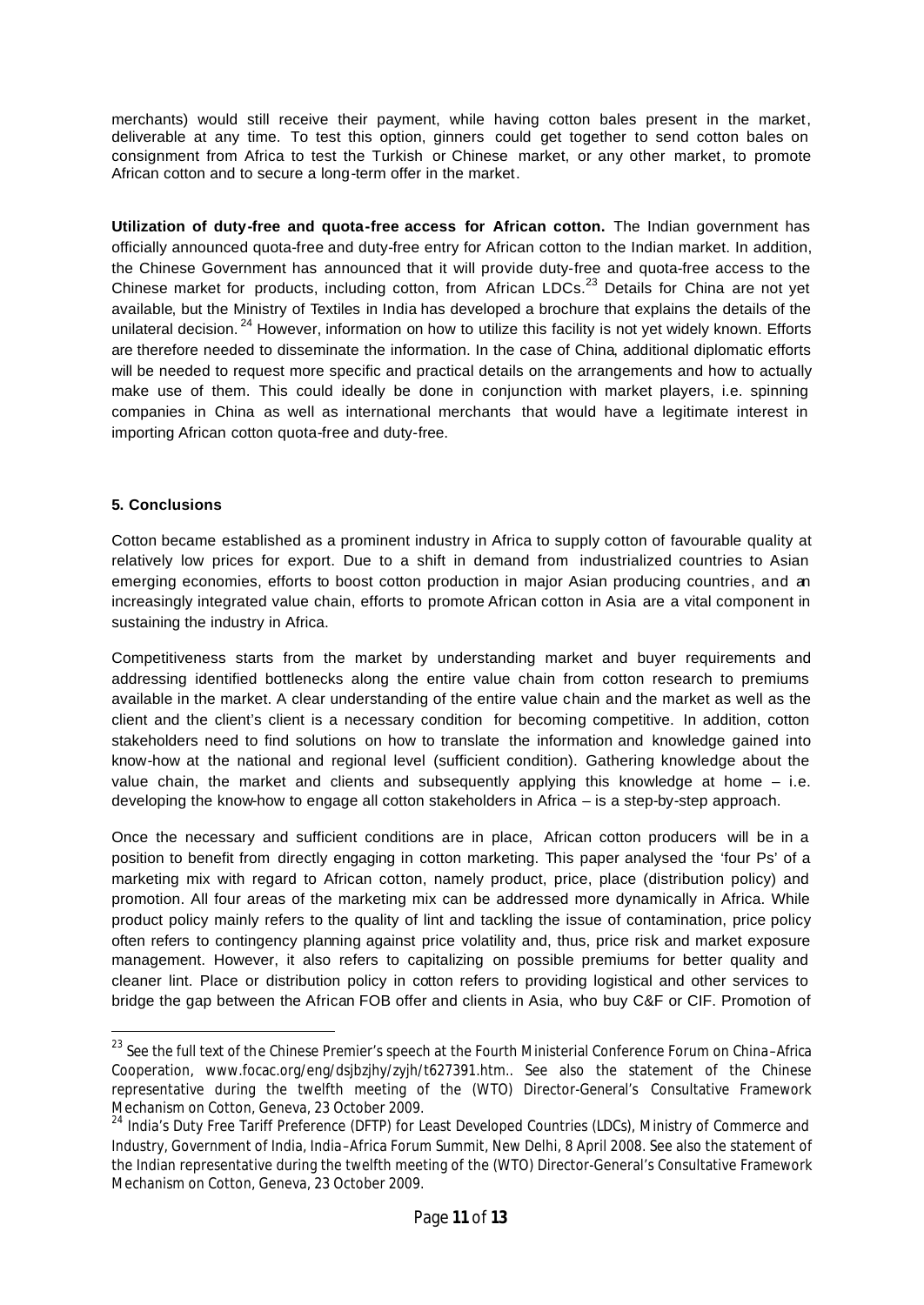African cotton will need to first address the existing negative image of African cotton in the market. This is, to a large extent, a communication issue that starts by understanding the specific requirements of clients. The successful promotional activities of other cotton-producing countries, most notably the United States, show how a brand image can be created in the market. In the African context that needs to be tackled jointly by all stakeholders, including international merchants.

Some promotional activities for Africa cotton that could be undertaken include:

- Capitalizing on the training and marketing activities undertaken and the contacts already established;
- Addressing contamination issues and communicating success in reducing contamination;
- Revising an unfavourable image of African cotton in the market;
- Increasing transparency in farm inputs and seed cotton price determinants to create trust among cotton stakeholders;
- Involving local banks more closely in all efforts;
- Cooperating more closely with interested spinning mills in the market;
- Developing closer cooperation and more equal relationship with international merchants;
- Providing a more regular and continuous offer through regional cooperation efforts on joint use of bonded warehouse facilities in destination countries (ports);
- Utilization of quota-free and duty-free access for African cotton in India and possibly China.

However, cotton marketing and promotion is not a panacea or immediate solution for the African cotton industry. Overall, production needs to be stabilized, yields increased, contamination reduced and premiums for clean cotton captured. In order to achieve this and to improve African competitiveness, a more strategic orientation needs to be given to African cotton, and farmers as well as ginning companies need to be empowered. Marketing, including promotion, is just one of many aspects that need to be addressed in a strategic approach. However, it is the aspect that links the entire process by understanding the client, addressing their requirements in the entire value chain operation and finally promoting the cotton to spinning mills. A sustainable feedback loop from spinning mills to ginning companies and cotton producers is therefore vital to improve Africa's competitiveness in a sustainable manner.

Once full value chain understanding and market transparency, on both the market side and the input side, are achieved, stakeholders will also be better equipped to guide support providers such as technical assistance agencies, NGOs, and private sector bodies into areas where support is needed. In addition, their negotiation position with regard to trading companies will be improved, leading to mutual benefits in a position of strength. Coordinated strategy implementation will result in synergy development among all players and will provide Africa with a more global cotton prominence. It will also ensure that benefits will be passed on to cotton farmers.

**Disclaimer: Views expressed in this article are the contributors' and do not necessarily coincide with those of ITC, UN or WTO. Designations employed do not imply the expression of any opinion on the part of ITC concerning the legal status of any county, territory, city or area, or of its authorities or its boundaries; or the endorsement of any firm or product.**

Author: Matthias Knappe, Programme Manager, Cotton, Textiles and Clothing, International Trade Centre (ITC).